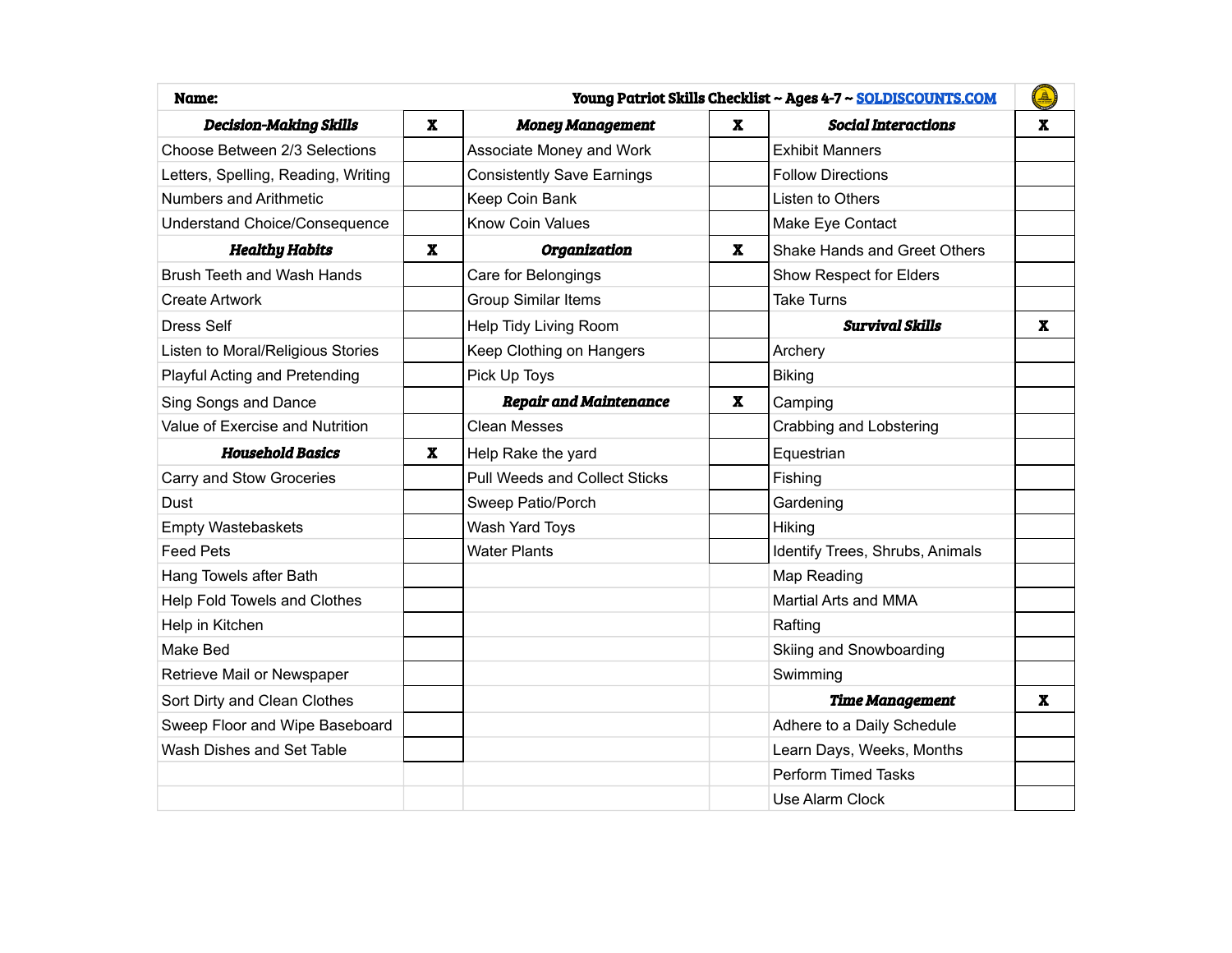| Young Patriot Skills Checklist ~ Ages 8-12 ~ SOLDISCOUNTS.COM<br>Name: |              |                                   |              | $\mathbf{A}$                           |   |
|------------------------------------------------------------------------|--------------|-----------------------------------|--------------|----------------------------------------|---|
| <b>Decision-Making Skills</b>                                          | x            | <b>Money Management</b>           | $\mathbf{x}$ | <b>Social Interactions</b>             | x |
| Analyze Actions for Efficiency                                         |              | Bank with a Teller                |              | Ask for Help from Service Person       |   |
| <b>Gather Facts and Make Decisions</b>                                 |              | Earn Money via Extra Chores       |              | Ask If Others Need Help                |   |
| <b>Prioritize Tasks</b>                                                |              | Identify a Charitable Cause       |              | <b>Converse with Adults</b>            |   |
| Respond to Peer-Pressure                                               |              | Save toward Long-Term Purchase    |              | Forge Compromises                      |   |
| Solve Mathematical Expressions                                         |              | <b>Track Spending and Savings</b> |              | Make a Good First Impression           |   |
| <b>Healthy Habits</b>                                                  | $\mathbf{x}$ | Organization                      | x            | <b>Resolve Conflict</b>                |   |
| Create Poetry and Music                                                |              | <b>Gather Needed Supplies</b>     |              | Take a Phone Message                   |   |
| Choose Healthy/Fresh Snacks                                            |              | Keep School Materials in Order    |              | <b>Understand Situational Behavior</b> |   |
| Develop Fitness/Cardio Routine                                         |              | Sort Belongings                   |              | <b>Survival Skills</b>                 | x |
| <b>First Aid</b>                                                       |              | <b>Tidy Bedroom</b>               |              | Axe Throwing (Supervised)              |   |
| <b>Floss Teeth</b>                                                     |              | Use Proper Grammar Rules          |              | <b>CPR</b>                             |   |
| Learn a Musical Instrument                                             |              | <b>Repair and Maintenance</b>     | x            | <b>Escape Rooms</b>                    |   |
| <b>Trim Nails</b>                                                      |              | Change Light Bulbs                |              | Farming and Ranching                   |   |
| Yoga, Meditation, and/or Prayer                                        |              | <b>Fire Safety</b>                |              | <b>Fire Building</b>                   |   |
| <b>Household Basics</b>                                                | x            | Help Wash Car                     |              | <b>Firearms Training</b>               |   |
| <b>Bake Breads and Desserts</b>                                        |              | Help with Yard Work               |              | Foraging                               |   |
| Change Bed Linens                                                      |              | Maintain a Bicycle                |              | Hunting                                |   |
| Clean Bathroom                                                         |              | <b>Shovel Snow</b>                |              | Identify Local Mts, Lakes, Rivers      |   |
| Follow a Recipe                                                        |              | Use Basic Hardware Tools          |              | Map Sketching                          |   |
| Hang and Fold Laundry                                                  |              | Wash Windows                      |              | Motor Biking                           |   |
| Make School Lunch                                                      |              | Woodworking                       |              | <b>Outdoor Cooking</b>                 |   |
| Take out Trash                                                         |              |                                   |              | <b>Paintball and Airsoft</b>           |   |
| <b>Tidy House</b>                                                      |              |                                   |              | Preparing Firewood                     |   |
| Vacuum, Sweep, and Mop                                                 |              |                                   |              | <b>Rock Climbing</b>                   |   |
| Wash, Dry, & Stow Dishes                                               |              |                                   |              | Signaling and Tracking                 |   |
| Use Washer and Dryer                                                   |              |                                   |              | Tent Pitching/Camp Preparation         |   |
|                                                                        |              |                                   |              | <b>Time Management</b>                 | x |
|                                                                        |              |                                   |              | Keep a School/Work Planner             |   |
|                                                                        |              |                                   |              | <b>Meet Deadlines</b>                  |   |
|                                                                        |              |                                   |              | Rearrange Scheduled Tasks              |   |
|                                                                        |              |                                   |              | Read an Analog Clock                   |   |
|                                                                        |              |                                   |              | Use a Checklist of Daily Tasks         |   |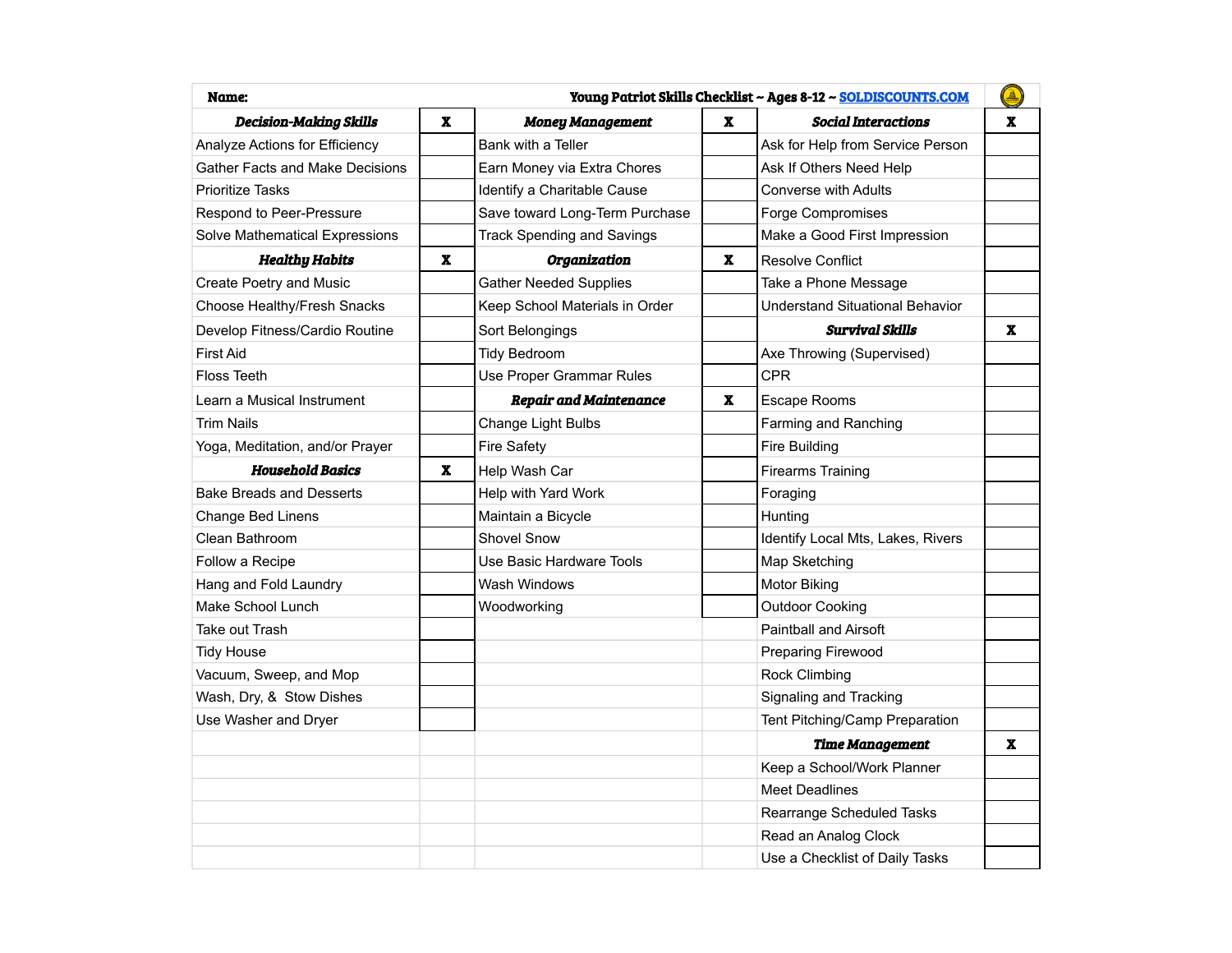| Young Patriot Skills Checklist ~ Ages 13-15 ~ SOLDISCOUNTS.COM<br>Name: |                           |                                      |              | ♦                                     |              |
|-------------------------------------------------------------------------|---------------------------|--------------------------------------|--------------|---------------------------------------|--------------|
| <b>Decision-Making Skills</b>                                           | $\boldsymbol{\mathrm{X}}$ | <b>Money Management</b>              | $\mathbf{x}$ | <b>Social Interactions</b>            | $\mathbf{x}$ |
| Develop Pros and Cons List                                              |                           | <b>Count Correct Monetary Change</b> |              | Demonstrate Empathy                   |              |
| Read Fine Print with Parents                                            |                           | Create and Keep Budget               |              | <b>Discuss Politics and Economics</b> |              |
| <b>Solve Mathematical Equations</b>                                     |                           | Take Responsibility for Cash Flow    |              | Participate in Service Activities     |              |
| Understand & Identify Propaganda                                        |                           | <b>Understand Debit vs Credit</b>    |              | Schedule or Cancel Appointment        |              |
| <b>Understand Laws and Civics</b>                                       |                           | Organization                         | $\mathbf{x}$ | Spend Time Away from Home             |              |
| Understand Logic and Reason                                             |                           | Break Down Projects into Steps       |              | Show Respect for Opposite Sex         |              |
| Understand Objective Truth/Reality                                      |                           | Organize Bedroom Biannually          |              | Talk to Teachers about Academics      |              |
| Understand US and World History                                         |                           | <b>Study for Driving Test</b>        |              | <b>Tip Service People</b>             |              |
| Use The Scientific Method                                               |                           | <b>Repair and Maintenance</b>        | X.           | Understand Body Language              |              |
| <b>Healthy Habits</b>                                                   | $\boldsymbol{\mathrm{X}}$ | Detail a Car                         |              | Use Public Transportation             |              |
| Develop Speed Training Routine                                          |                           | Help Paint and Caulk                 |              | <b>Survival Skills</b>                | $\mathbf{x}$ |
| Eat Meat, Vegetables, and Fruits                                        |                           | Masonry                              |              | <b>Animal Training</b>                |              |
| Eat Three Times a Day                                                   |                           | Sewing and Mending Clothes           |              | <b>Butchering and Field Dressing</b>  |              |
| Engage in Moral/Religious Q's                                           |                           | Mow and Trim Lawn                    |              | <b>Food Fermentation</b>              |              |
| Produce Art, Music, and/or Videos                                       |                           | Upholstery                           |              | Ham Radio                             |              |
| Understand the Dangers of Vices                                         |                           |                                      |              | Trapping                              |              |
| <b>Household Basics</b>                                                 | $\mathbf{x}$              |                                      |              | <b>Time Management</b>                | $\mathbf{x}$ |
| Canning and Preserving Foods                                            |                           |                                      |              | Be Accountable for Extracurricular    |              |
| Clean Out Refrigerator                                                  |                           |                                      |              | Be On Time for School                 |              |
| Clean Stove and Oven                                                    |                           |                                      |              | Manage Homework Independently         |              |
| Do All Laundry Tasks                                                    |                           |                                      |              | Go to Bed on Time                     |              |
| Grill and/or Smoke Meats                                                |                           |                                      |              | Use a Personal Calendar               |              |
| Make Grocery Lists                                                      |                           |                                      |              |                                       |              |
| Pot Cooking                                                             |                           |                                      |              |                                       |              |
| Saute a Dish                                                            |                           |                                      |              |                                       |              |
| Shop for Groceries                                                      |                           |                                      |              |                                       |              |